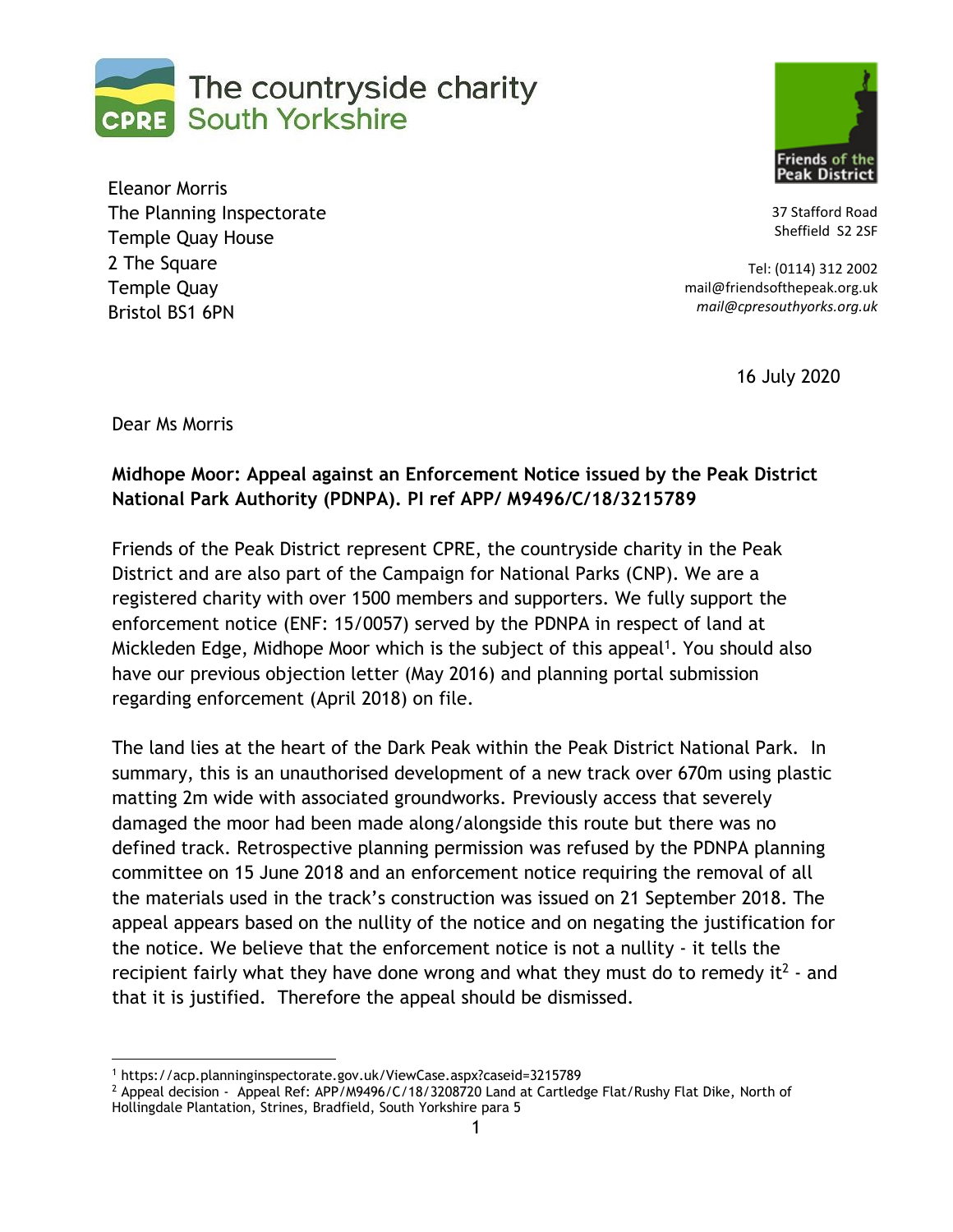## **Background**

In 2013 Natural England undertook an Appropriate Assessment of the appeal applicant's proposed moorland management and consented work which was completed between 2014 and 2017<sup>3</sup>. The details of what was proposed are not presented in Appendix 1 of the Appropriate Assessment. It emerged at planning committee that Natural England consented a temporary track to enable a gully blocking excavator to access the moor to the west for conservation works<sup>4</sup> but advised the landowner that planning permission may be required.

In 2015 the PDNPA, in accord with its Planning Guidance<sup>5</sup>, asserted that the nature of the works in this location required planning permission. A retrospective planning application NP/S/1217/1304 for a permanent track was finally presented in 2018. No convincing case for further conservation work or land management accompanied the application and the PDNPA planning committee refused the application<sup>6,7</sup> on the grounds that:

- the access matting does not amount to exceptional circumstances to warrant development in the Natural Zone;
- the adverse visual impact of the matting and the consequent changes to the vegetation significantly harm the valued character of the moorland landscape;
- the matting and associated groundworks coupled with the damage caused from increased vehicle use of the route harm the moorland ecology and habitat.

## **Site visit**

On a recent site visit (8 July 2020) we found a broad swathe (up to 4m wide) of short green grass, similar in appearance to a garden lawn, cutting north west to south east through the moor at the head of Mickleden valley. Although in places the 2m wide matting was obscured by a short growth of grass and occasional clumps of moorland vegetation, much of the matting is obvious and visible. It is accentuated by wide verges of short grass creating a linear feature in the landscape that is in stark contrast to the surrounding dark moorland or stony paths. The matting is also slippery to walk on in wet weather.

## **The appeal**

This track is new development within the Natural Zone. The conservation work it was intended to facilitate is finished and any potential future restoration was still under

<sup>3</sup> Audio PDNPA Planning Committee 15 June 2018

https://democracy.peakdistrict.gov.uk/ieListDocuments.aspx?CId=132&MId=1775&Ver=4

<sup>4</sup> PDNPA planning committee 15 June 2018 Officer's report Item 7

<sup>5</sup> PDNPA Planning Guidance: Creation of New Tracks and Alteration of Existing Tracks January 2017

<sup>6</sup> https://democracy.peakdistrict.gov.uk/ieListDocuments.aspx?CId=132&MId=1775&Ver=4

<sup>7</sup> PDNPA planning committee 15 June 2018 Officer's report Items 6 and 7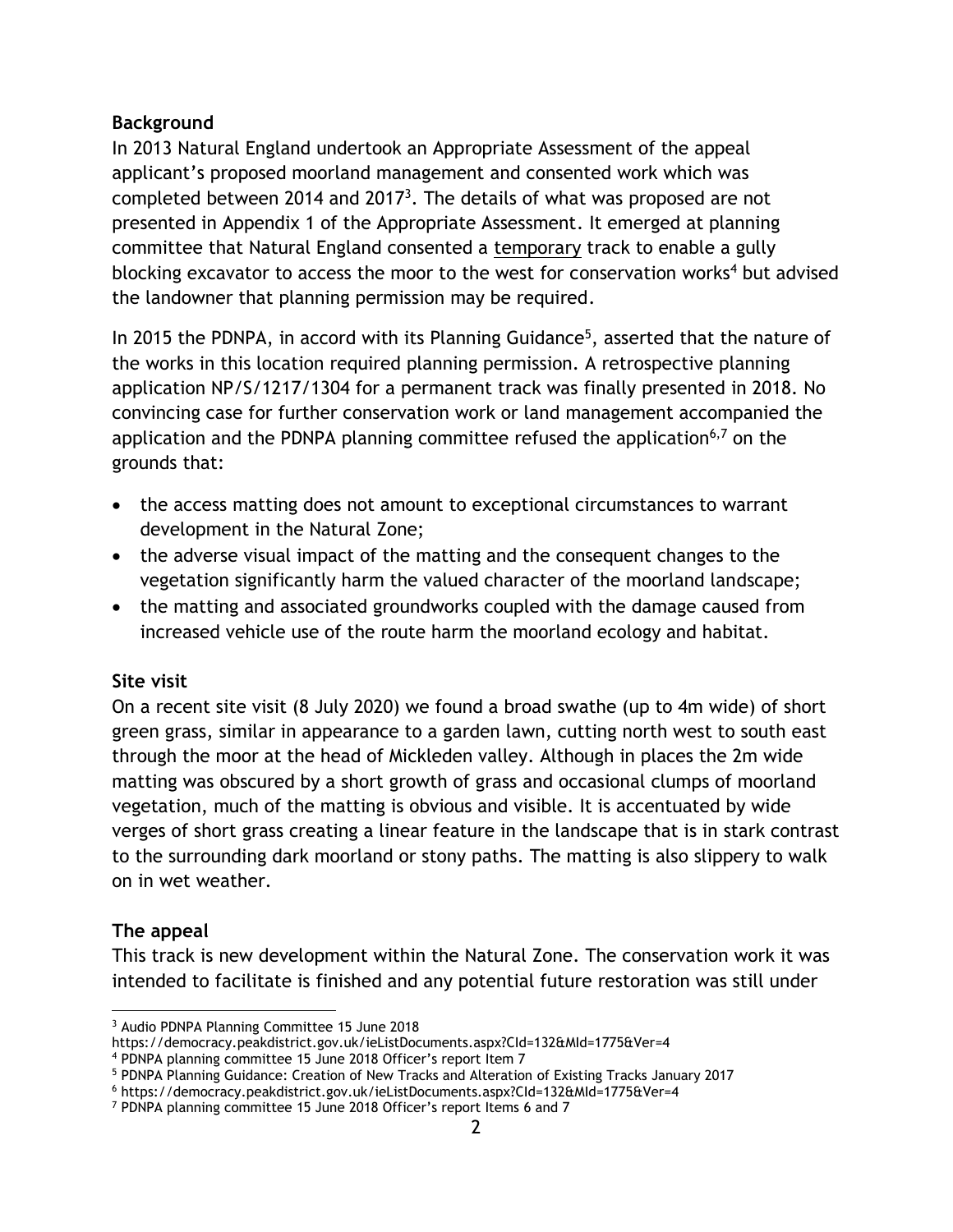discussion with Natural England at the time of the planning application. Even if such work is necessary it can be done using alternative techniques and access, as Moors for the Future has repeatedly shown when conserving thousands of hectares of blanket bog<sup>8</sup>. The track is therefore contrary to the PDNPA's policies L1 (B) and DMC2, as no exceptional circumstances that permits such development in the Natural Zone have been presented.

The adverse impacts on the landscape and ecology are also unacceptable. The imposition of plastic matting to accommodate vehicles, and the consequent vehicular use, harms the special qualities of openness and tranquillity and places an obvious man-made element in a remote and undeveloped scene. Despite some re-vegetation the track, which crosses a popular bridleway Cutgate, has a significant visual impact which harms the valued character of the area. This is a landscape of large-scale sweeping moorland and blanket bog, which is also open access land. Despite being in close proximity to surrounding cities Midhope Moor retains its distinctly wilder character and allows people to step outside their busy lives and improve their mental and physical wellbeing. The importance of landscape quality here is shown by the 187 letters of objection submitted to the PDNPA in response to the retrospective planning application. The track is therefore contrary to PDNPA policy L1(A) which requires development to conserve and enhance valued landscape character.

Midhope Moor is also designated a Site of Special Scientific Interest, a Special Area of Conservation and a Special Protected Area. The development has changed the local vegetation and impaired the integrity of these internationally important sites. Development which is likely to harm such sites is only permitted in exceptional circumstances (policy L2), where significant harm can be avoided and where the need for, and the benefits of, the development clearly outweigh any adverse effect (policy DMC12). The track is therefore contrary to both these policies.

This development is unacceptable in principle and contrary to the relevant PDNPA Core Strategy overarching policies GSP1-3 which together require development to respect, conserve and enhance all valued characteristics of the area that is subject to the development proposal. It is vital that upland moor and blanket bog are conserved and enhanced in line with the first national park purpose to conserve and enhance natural beauty, wildlife and cultural heritage. If this track remains it would set the precedent for unauthorised tracks all over the moors. National Planning Policy Framework para 175 requires great weight to be given to conserving and enhancing landscape and scenic beauty, and to the conservation and enhancement of wildlife

<sup>8</sup> www.moorsforthefuture.org.uk